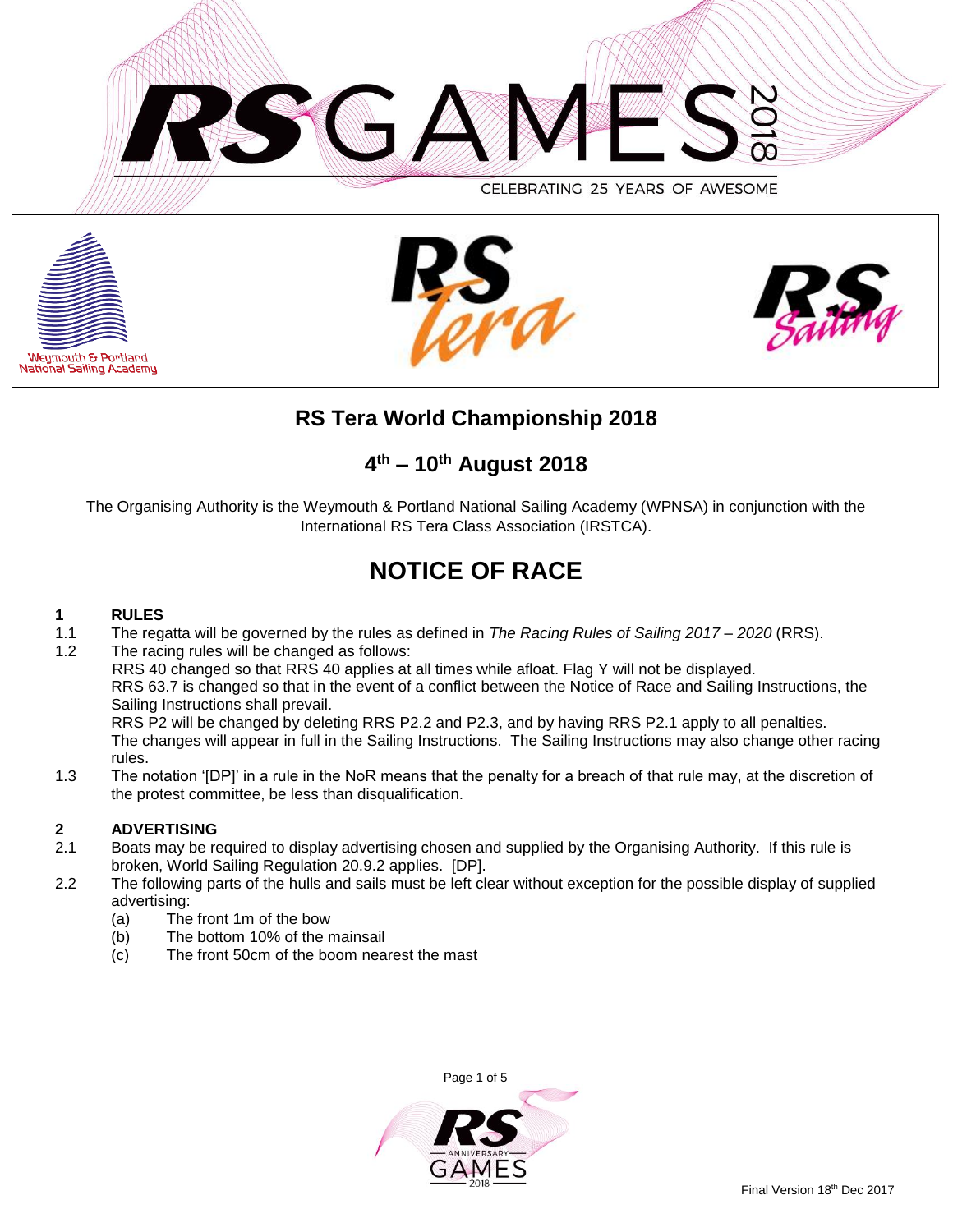

# **3 ELIGIBILITY AND ENTRY**

- 3.1 The regatta is open to all boats of the RS Tera Class, both Pro and Sport rigs.
- 3.2 All competitors must be a member of the International RS Tera Class Association (IRSTCA).
- 3.3 A membership fee of £10 cash per sailor will be collected at Registration in order to complete the registration process.
- 3.4 Eligible boats may enter online at<http://www.rssailing.org/rsgames/>
- 3.5 For all competitors and nationalities, the following age rules apply: RS Tera Pro aged 18 or under, but not younger than 12, on 31<sup>st</sup> July 2018, unless otherwise agreed with the Committee; RS Tera Sport aged 15 or under on 31<sup>st</sup> July 2018.
- 3.6 A Parent/Guardian Consent and Supervision Form must be completed and signed by the Parent or Guardian of any competitor under the age of 18 on the last day of the event and handed in at registration. Forms may be downloaded from<http://www.rssailing.org/rsgames/>.

## **4 FEES**

- 4.1 The following fees will be applied to each entry:
	- 4.1.1 £240/€378 per boat for entry on or before midnight on 28th February 2018.
		- 4.1.2 £260/€410 per boat will apply for all entries received between 1st March and midnight on 30th April 2018.
		- 4.1.3 £280/€442 per boat will apply for all entries received between 1st May and midnight on 30th June 2018.
		- 4.1.4 Any entries after midnight on 30<sup>th</sup> June 2018 are at the sole discretion of the Organising Authority and if accepted will be subject to an additional late entry charge of £50/€75. Please contact [intsecretary@rstera.org](mailto:intsecretary@rstera.org) to request permission.
- 4.2 Refunds for cancellation of entries will be as follows:
	- 4.2.1 A full refund of the fee paid less £25/€25 administration fee before midnight on 30th April 2018
	- 4.2.2 Fifty percent of the entry fee paid between 1<sup>st</sup> May and midnight on 30<sup>th</sup> June 2018
	- 4.2.3 No refund available after 30<sup>th</sup> June 2018.
- 4.3 The entry fee includes a ticket for each helm to the midweek dinner. Additional tickets may be purchased at Registration in the RS Games Office. Also included in the fee is after-racing snack for each sailor, a competitor's entry bag and a national flag to be applied to the mainsail.

## **5 SCHEDULE**

- 5.1 Registration and scrutineering will be from 09:00 to 18:00 Saturday 4<sup>th</sup> and Sunday 5<sup>th</sup> August in the RS Games Office and Dinghy Park respectively.
- 5.2 The competitors briefing for each event will be held at 11:00 at the RS Stage on Monday 4<sup>th</sup> August.
- 5.3

| Day       | Date                    | <b>First Warning Signal</b> | <b>Number of Scheduled Races</b> |
|-----------|-------------------------|-----------------------------|----------------------------------|
| Monday    | 6 <sup>th</sup> August  | 13:00                       |                                  |
| Tuesday   | 7 <sup>th</sup> August  | 11:30                       |                                  |
| Wednesday | 8 <sup>th</sup> August  | 11:30                       |                                  |
| Thursday  | 9 <sup>th</sup> August  | 11:30                       |                                  |
| Friday    | 10 <sup>th</sup> August | 11:30                       |                                  |

- 5.4 The race committee reserve the right to modify the programme due to extreme weather conditions or other causes. This may include bringing scheduled races forward, except the first race on the first scheduled day of racing.
- 5.5 On the last scheduled day of racing no warning signal will be made after 15:00.

#### **6 SCRUTINEERING**

Scrutineering will take place in the Dinghy Park. Boats must register before presenting themselves for scrutineering. The scrutineering process will ensure all boats comply with the RS Tera Class Rules.

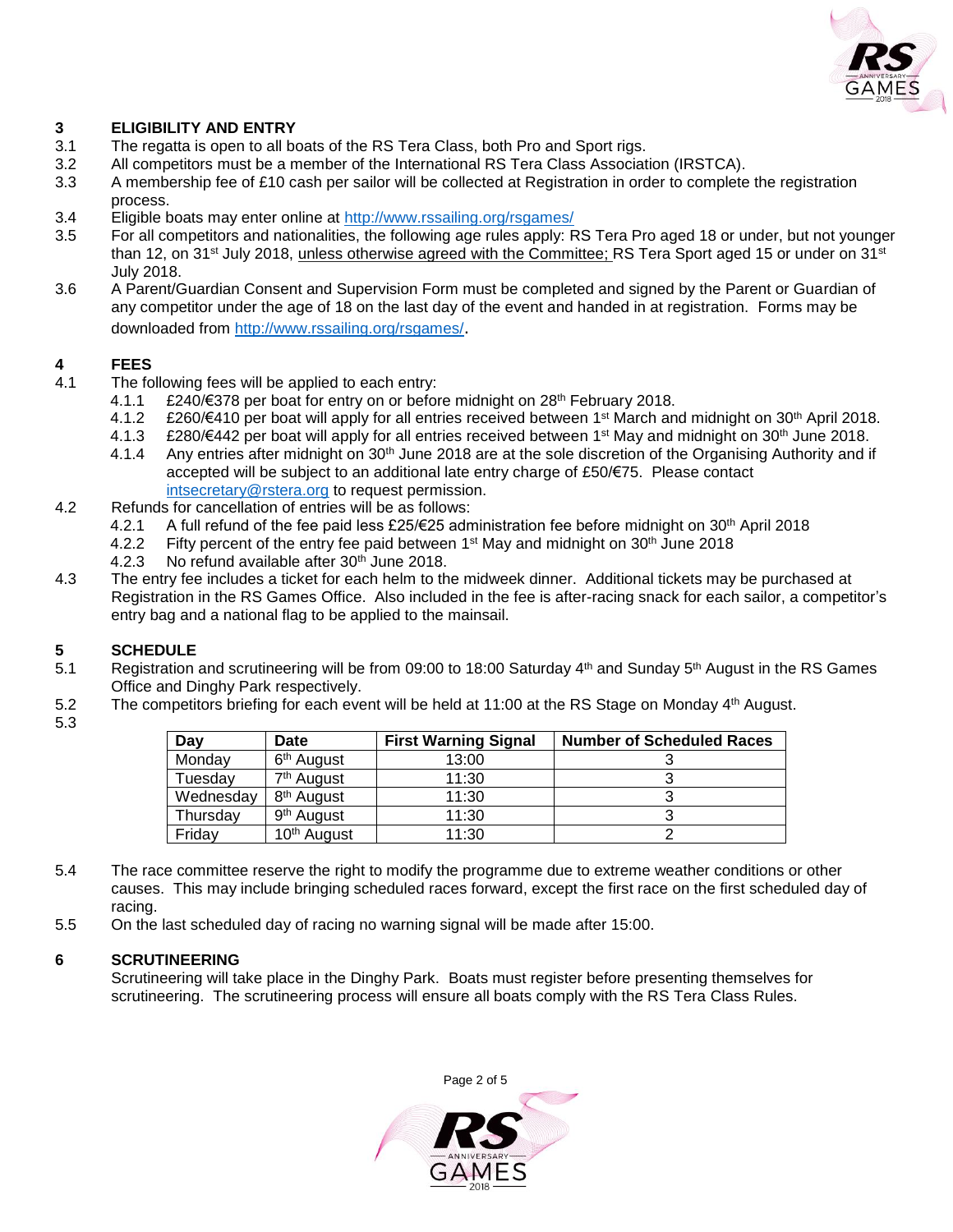

# **7 SAILING INSTRUCTIONS**

The sailing instructions will be available on the event website.

#### **8 VENUE**

- 8.1 The venue is the Weymouth and Portland National Sailing Academy (WPNSA). Further information on WPNSA is available online at [www.wpnsa.org.uk.](http://www.wpnsa.org.uk/)
- 8.2 Racing will be in Portland Harbour.

#### **9 THE COURSES**

- 9.1 The course to be sailed will be outer or inner loop trapezoid, finishing leeward of mark 3.
- 9.2 Line starts will be used for all starts. In the event that any one fleet (Pro or Sport) reaches an entry of 80 boats or more, then at the discretion of the Race Management team, flights may be used to split the fleet into manageable numbers.
- 9.3 The target time for the first finisher in each race is 50 minutes.

## **10 SCORING**

- 10.1 Four races are required to be completed by each fleet to constitute a series.
- 10.2 The total score of each boat will be the sum of her scores as follows:
	- (a) When fewer than five races have been completed, a boat's series score will be the total of her race scores.
	- (b) When from five to eight races have been completed, a boat's series score will be the total of her race scores excluding her worst score.
	- (c) When nine or more races have been completed, a boat's series score will be the total of her race scores excluding her two worst scores.
- 10.3 Points for the Pro and Sport fleets shall be calculated separately.

## **11 SUPPORT BOATS**

- 11.1 All support boats must register in advance of the event with the IRSTCA Secretary, Emma Hawley at [intsecretary@rstera.org.](mailto:intsecretary@rstera.org)
- 11.2 Upon arrival Support Boats must report to the Weymouth and Portland National Sailing Academy Reception. They must not launch before this requirement has been met.
- 11.3 All Support Boats must register in the RS Games Office during the registration times and pay the charge of £70 per boat for the event. In addition, all support boats are required to display an identification flag whenever on the water during the event. Flags will be assigned when registering and a £20 cash refundable deposit is required for the flag.
- 11.4 Except when responding to the signal in NoR 11.9, support boats, coaches and other support persons shall stay at least 100 metres outside areas where boats are racing from the time of the preparatory signal for the first class to start on that course until all boats have finished or retired or the race committee signals a postponement, general recall or abandonment. [DP].
- 11.5 During the event, support boats shall not tow boats participating in the event unless the race committee have signalled that towing is allowed.
- 11.6 In order to prevent fuel spillage, refuelling of boats/tanks is not permitted on the pontoons at WPNSA. Boats may refuel at the Portland Marina fuel pontoon or removable tanks may be taken offsite to be refuelled at a Service Station.
- 11.7 Kill cords shall be worn at all times whilst engines are running. The Course Safety Leader will be looking out for compliance on this issue, there are no excuses and boats will be requested to leave the race area immediately if kill cords are not being used appropriately.
- 11.8 All Support Boat driver shall attend the Support Boat Briefing, the details of which will be advised at Registration.
- 11.9 All Support Boats will keep a listening watch on the safety channel, which will be advised at the briefing, and if requested to, by the race committee displaying flag V and a repeated rapid sound signals, assist with safety operations under the instructions of the Course Safety Leader.

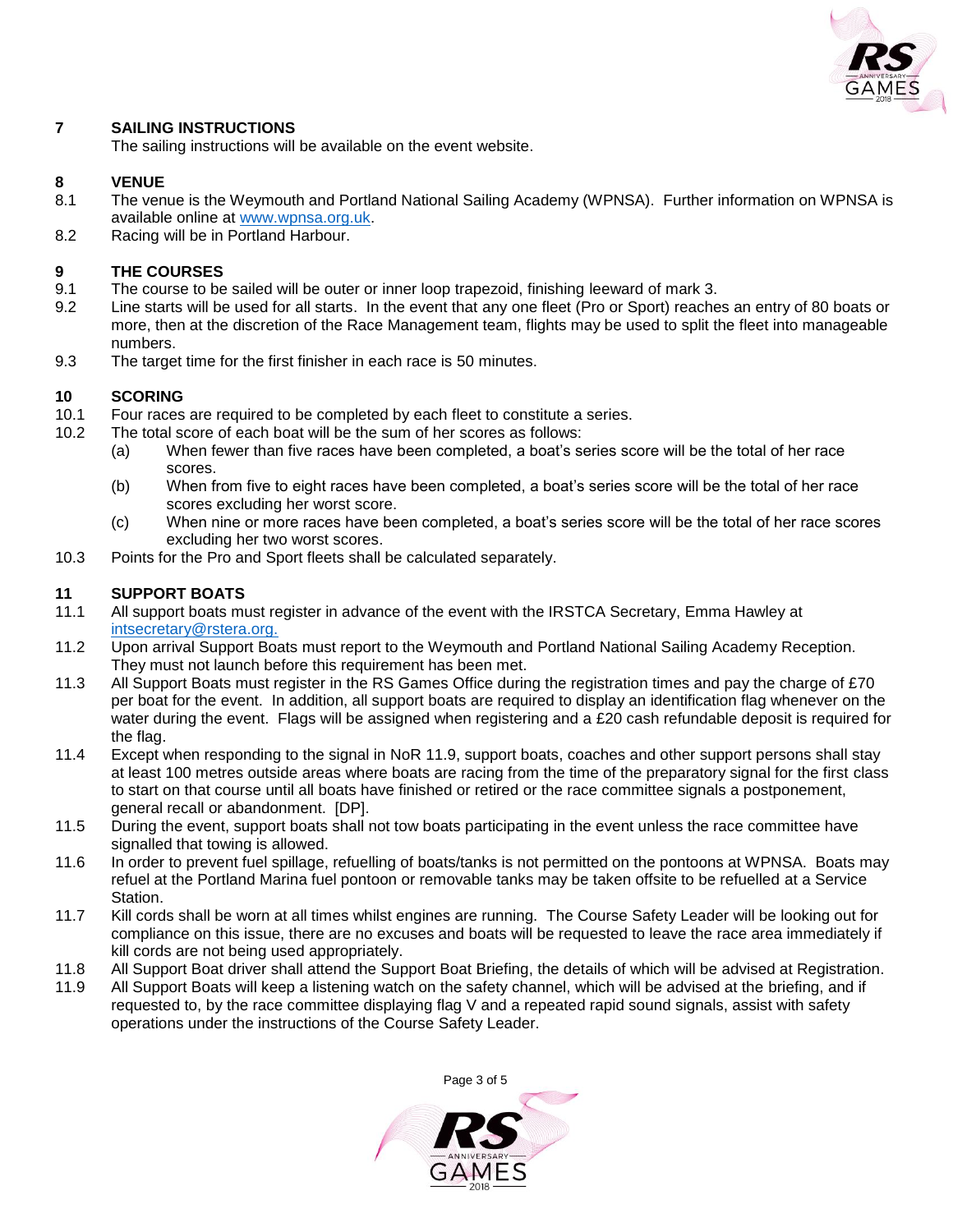

# **12 BERTHING**

Boats shall be kept in their assigned places while whey are in the boat park.

#### **13 RADIO COMMUNICATION**

Except in an emergency, a boat that is racing shall not make voice or data transmissions and shall not receive voice or data communication that is not available to all boats. [DP].

#### **14 PRIZES**

Prizes will be awarded as follows:

- (a) **RS Tera Pro** as a minimum dependent on number of entries 1st - 6th Overall and 1st - 3rd in Silver fleet if entry numbers dictate 1st - 3rd Ladies
- (b) **RS Tera Sport** as a minimum dependent on number of entries 1st - 6th Overall and 1st - 3rd in Silver fleet if entry numbers dictate 1st - 3rd Ladies

#### (c) **Titles will be awarded as follows:** RS Tera Pro World Champion: 1st RS Tera Pro Overall

RS Tera Sport World Champion:1st RS Tera Sport Overall

#### **15 RISK STATEMENT**

Rule 4 of the RRS states "The responsibility for a boat's decision to participate in a race or to continue racing is hers alone".

Sailing is by its nature an unpredictable sport and therefore inherently involves an element of risk. By taking part in the event, each competitor agrees and acknowledges that:

- (a) They are aware of the inherent element of risk involved in the sport and accept responsibility for the exposure of themselves, their crew and their boat to such inherent risk while taking part in the event;
- (b) They are responsible for the safety of themselves, their crew, their boat and other property whether afloat or ashore;
- (c) They accept responsibility for any injury, damage or loss caused by their own actions or omissions;
- (d) Their boat is in good order, equipped to sail in the event and they are fit to participate;
- (e) The provision of a race management team, patrol boats and other officials and volunteers by the event organiser does not relieve them of their own responsibilities;
- (f) The provision of patrol boat cover is limited to such assistance, particularly in extreme weather conditions, as can be practically provided in the circumstances;
- (g) It is their responsibility to familiarise themselves with any risks specific to this venue or this event drawn to their attention in any rules and information produced for the venue or event and to attend any competitors briefing held for the event.

#### **16 INSPECTIONS**

The fact that race officials may conduct inspections of a boat does not reduce the responsibilities of each competitor set out in this Notice of Race.

#### **17 INSURANCE**

Each participating boat shall be insured with valid third-party liability insurance with a minimum cover of £2,000,000 per incident or the equivalent.